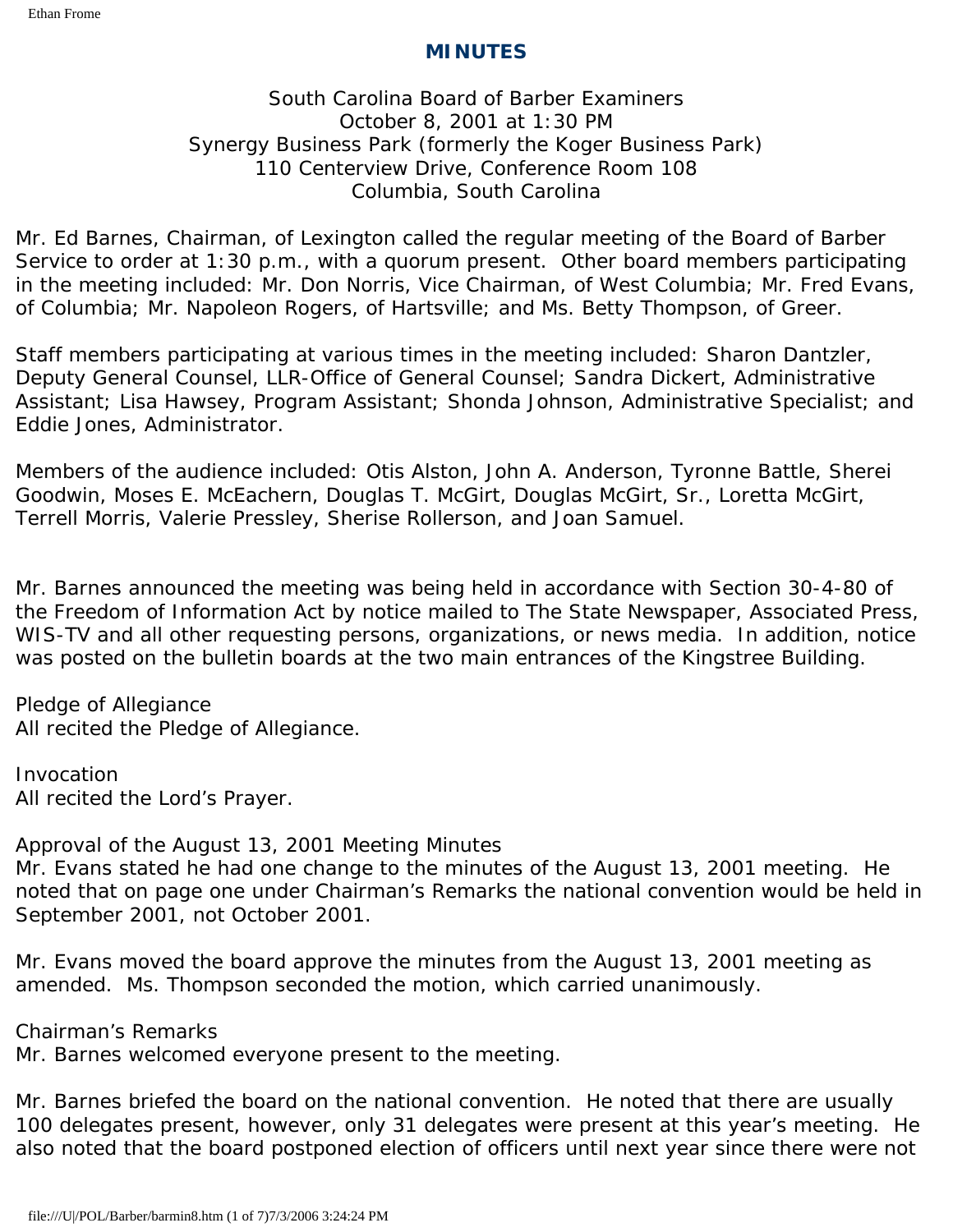as many delegates present. He asked staff to forward the minutes from the convention to the members once they have been has received. He also stated that the next convention would be held in Baltimore, Maryland and would be held the second week in September. He asked that the board be notified two months in advance if their travel has been approved so that they may make necessary arrangements.

Mr. Evans stated he would be driving to the national convention next year.

Administrator's Remarks, For Information

1. Advisory Opinions, If Needed, Office of General Counsel There were no advisory opinions given during the October 4, 2001 meeting.

2. Legislative Update, If Needed, Legislative Liaison Office There was no legislative update given during the October 4, 2001 meeting.

3. Exam Results for August 2001 and September 2001 The board received, for their information, the exam results for August 2001 and September 2001. This report is herewith attached and hereby becomes a permanent part of this record.

### Action Items

Old Business

1. Approval of 2002 Board Meeting Dates

Mr. Norris moved the board approve the dates as presented. The motion was seconded by Ms. Thompson and unanimously carried.

The 2002 meeting dates for the S. C. Board of Barber Service are as follows:

| February 11, 2002 | August 12, 2002  |
|-------------------|------------------|
| April 8, 2002     | October 14, 2002 |
| June 10, 2002     | December 9, 2002 |

2. Request for Extension of Time to Pay Fine – Steven Lenord, Jr. Mr. Lenord was fined \$2,500.00 for forging a license and practicing without being properly licensed. Ms. Thompson noted he has been paying \$100 per month since June 2001 and has paid \$400 as of this date. She went on to say he is unable to pay the total amount by January 2002 as directed by the consent order. She indicated the board would have to allow him more time to pay the total fine. She also noted that he would be unable to open a shop and obtain a license until such time that the total fine has been paid.

Mr. Lenord has written the board asking what the consequences would be for not having the ordered fine paid by January 2002.

Ms. Dantzler stated that if Mr. Lenord has not completely paid his fine at that time he would not have met the terms of his discipline. She further stated that when he petitions the board to reopen his shop he would not be able to do so. She continued by saying that the answer to Mr. Lenord's question is that he would have to appear before the board at that time and show cause as to why he should be allowed to obtain his license even though he had not done what the board ordered him to do.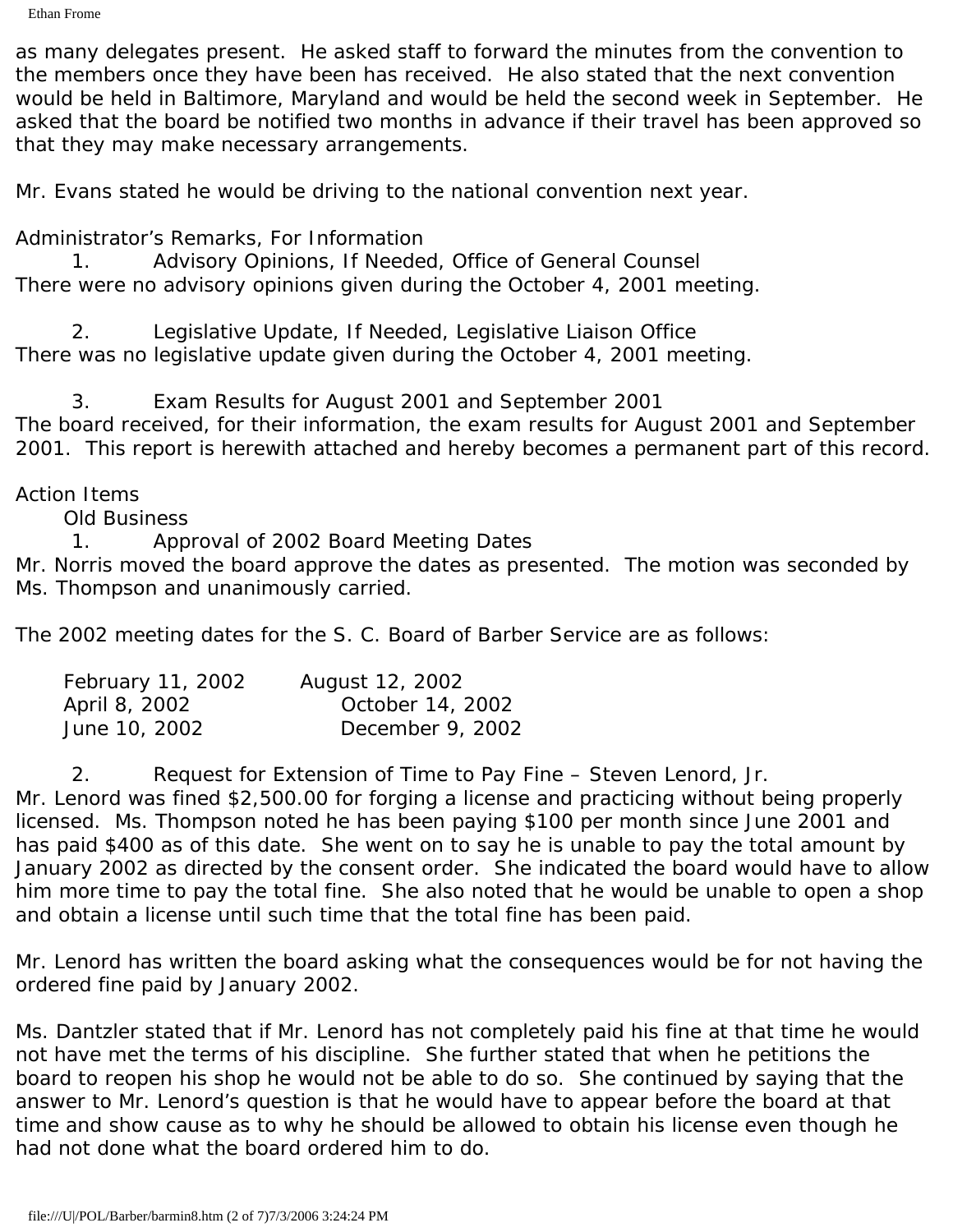Ms. Dantzler indicated this letter is a premature request from Mr. Lenord and she would respond to his letter.

### 3. Practical Exam in November 2001

Ms. Hawsey stated the next practical exam would be given at the Margaret Miller Center on Monday, November 26, 2001. She noted that the practical exam would be given that date due to a state holiday on November 12, 2001.

### *4. OJT Training*

Mr. Barnes stated the edited video for the OJT training was to be in the office by Friday, October 5, 2001. He would like for the OJT class to be given at least once a week with the video to be used twice a month.

Following a discussion on the feasibility of giving the OJT class twice a month, Mr. Barnes instructed Mr. Norris to meet with Ms. Hawsey and Ms. Johnson in this matter.

### New Business

1. Review of Apprentice License Application – John A. Anderson Mr. John A. Anderson appeared on his own behalf.

Ms. Dantzler noted that the documents attached to Mr. Anderson's application indicate that he was released from probation on March 19, 2001, fulfilling the obligations from a conviction that occurred in March 1996. She indicated that the conviction appears to be drug related. She asked Mr. Anderson to tell the board what he has learned from this experience.

Following the board's review of Mr. Anderson's application, Mr. Evans moved that Mr. Anderson be granted the opportunity to take the written exam. Mr. Norris seconded the motion, which carried unanimously.

2. Request to Enroll as a Student at Woods Barber College – Viola Harris Ms. Hawsey stated Ms. Harris is not licensed as a registered barber or as a master hair care specialist. She further stated that the manager of the school is a licensed instructor. She went on to say Ms. Harris completes all of the paperwork for the school.

It was noted in a brief discussion that the manager monitors the students' hours and that the board cannot prohibit an individual from attending school.

3. Request to Apply for Examination without an Official Transcript – Otis Alston Mr. Alston stated he had attended and obtained all of his hours at Tolliver's Barber College. He is now, however, unable to obtain a signed transcript to take the written exam.

Mr. Raymond Lee, staff investigator, stated Tolliver's Barber College has closed its doors without notice to the board. He went on to say staff has been unable to locate the owners. He further stated he has researched records and provided affidavits from the students present at today's meeting in regard to the number of hours they believe they have obtained. He has provided an affidavit on each student as well with the number of hours he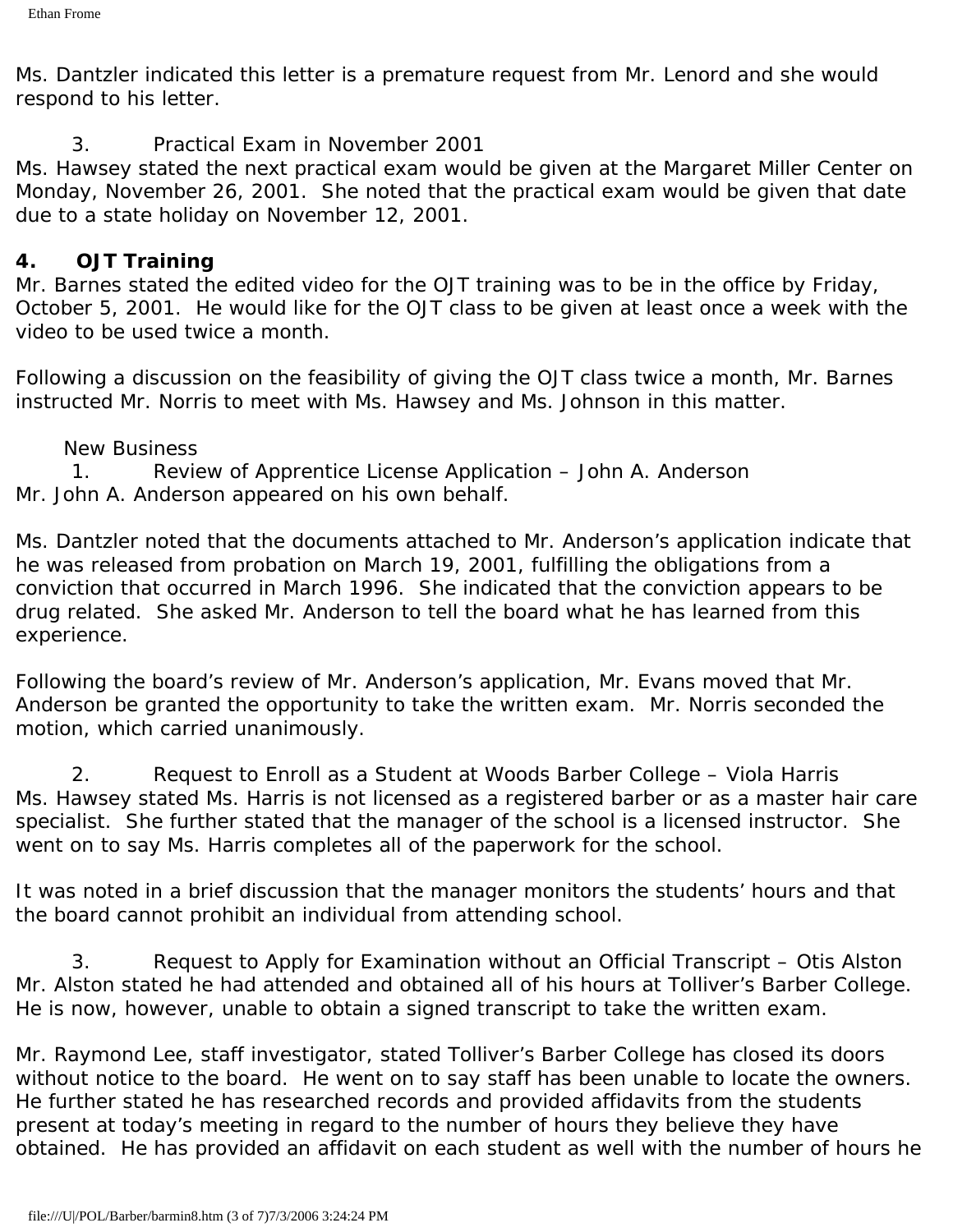has verified that each individual has obtained. He indicated some of the students would need transcripts to transfer to another barber college and some of the students would need a transcript and an application to take the exam.

The board determined it would discuss this matter in executive session.

4. Request to Transfer Hours from One Barber College to Another Five students besides Mr. Otis Alston appeared to ask the board to either transfer to another barber college or be allowed to take the exam.

The board determined it would discuss this matter in executive session.

### **Joan Samuel**

Ms. Samuel stated she would like to open a barber school, Joan's Barber College, next month and presented her application to the board for its approval.

Mr. Barnes stated the board could not act on the school until it has been inspected by Mr. Raymond Lee and Mr. Fred Evans.

The board determined it would discuss this matter in executive session.

## **Sherise Rollerson**

Ms. Rollerson stated she is asking for the board's approval of a third student permit to take a refresher course from Pee Dee Area Barber College. She further stated she has been out of school for one year and has been unable to pass the exam during that time.

Discussion Items

There were no discussion items during the October 8, 2001 meeting of the S. C. Board of Barber Service.

Public Comments

There were no public comments made during the October 8, 2001 meeting of the S. C. Board of Barber Service.

Executive Session

Mr. Evans moved the board enter executive session to discuss disciplinary matters. The motion was seconded by Mr. Rogers and unanimously carried.

Return to Public Session to Report on Executive Session

Mr. Barnes noted for the record that no motions were made and no votes were taken during the time the board was in executive session.

## **Sherise Rollerson**

Mr. Norris moved the board grant Ms. Rollerson a third student permit. Mr. Rogers seconded the motion, which carried with a majority vote.

# **DRC Reports**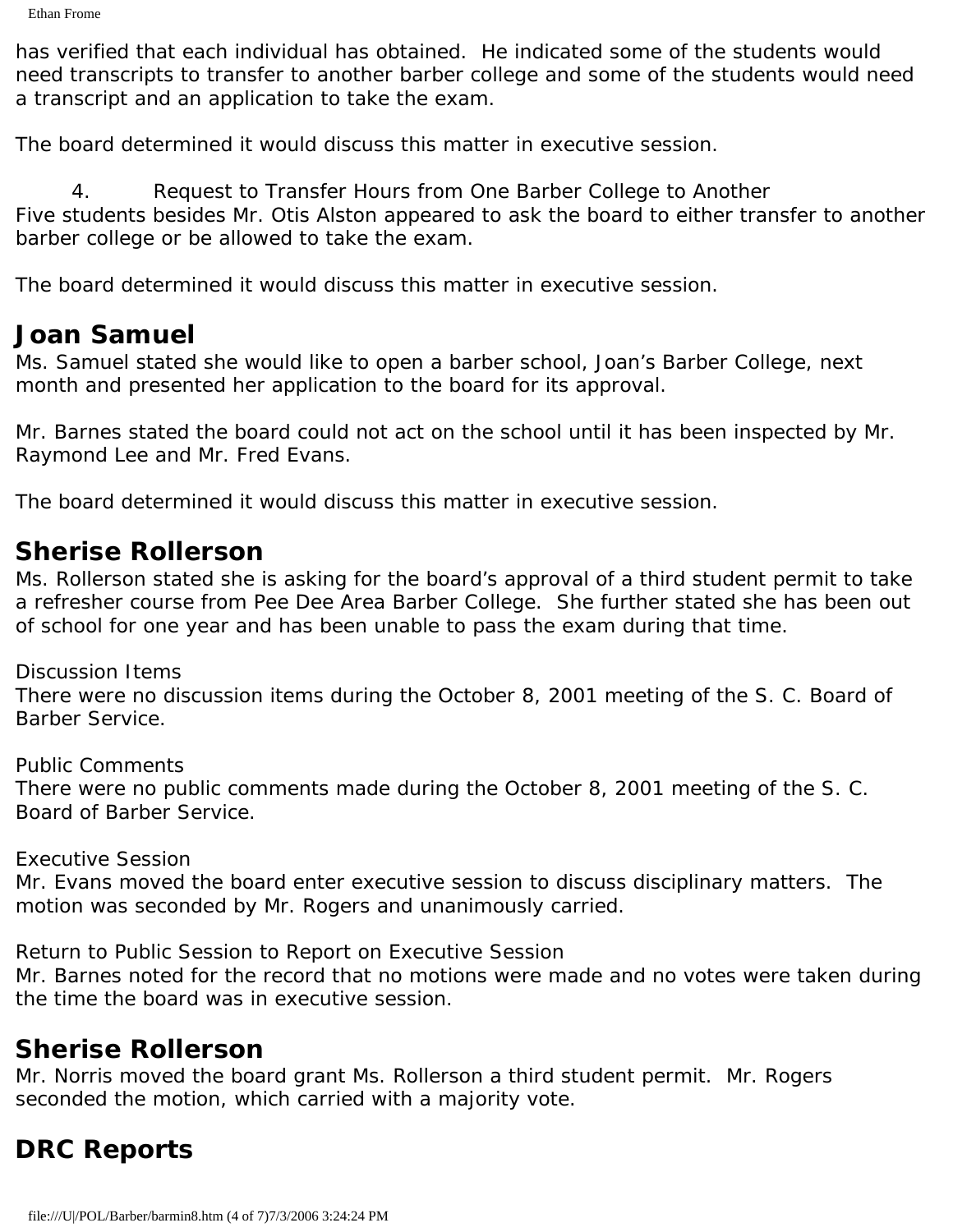Mr. Evans moved the board approve the Complaints Approval Report (case numbers 66-466, 66-483, 66-484, 66-485, and 66-486) of August 13, 2001 as presented. Mr. Norris seconded the motion, which carried unanimously

Mr. Evans moved the board approve the Disciplinary Report of September 10, 2001. The motion was seconded by Mr. Rogers and unanimously carried.

Mr. Evans moved the Disposition Report of September 11, 2001 be accepted as presented. Mr. Norris seconded the motion, which carried unanimously.

Mr. Evans moved the board approve the Complaints Approval Report of October 8, 2001 as presented. The motion was seconded by Mr. Norris and unanimously carried.

Note: The above referenced reports are herewith attached and hereby become a permanent part of this record.

## **Joan's Barber College – Joan Samuel**

Ms. Dantzler informed Ms. Samuel of the documentation she needed to submit to the board and the process the application would follow before the board would approve the school.

Mr. Barnes informed Ms. Samuel that the school would also have to be inspected by Mr. Lee, staff inspector, and Mr. Evans, board member, prior to the school's opening. He further stated she would not have to reappear at the December 2001 meeting.

# **Otis Alston**

Mr. Lee stated Mr. Alston has indicated on his affidavit he has completed 1,500 hours as of May 2001. Mr. Lee's records indicate that Mr. Alston has completed 1,502 hours as of May 2001.

Mr. Rogers moved the board allow Mr. Alston to take the exam. Mr. Evans seconded the motion, which carried unanimously.

### **Request to Transfer Hours from One Barber College to Another** Shirley Goodwin

Mr. Lee stated Ms. Goodwin has signed an affidavit indicating she has completed 1,500 as of July 26, 2001. He further stated his affidavit indicates Ms. Goodwin has 1,415.5 hours as of July 2001. He went on to say that Ms. Goodwin is approximately 85 hours short of the total hours required.

Ms. Goodwin did not obtain any hours in August 2001. She went on to say that when she returned to the school in August 2001 she went to turn in the tuberculin test result, complete the documentation to take the written exam and turn in the money order for the written exam. She has receipts indicating full payment of her tuition and payment for the money order to take the exam.

Mr. Norris moved the board accept her hours as stated and allow her to take the exam. The motion was seconded by Mr. Rogers and unanimously carried.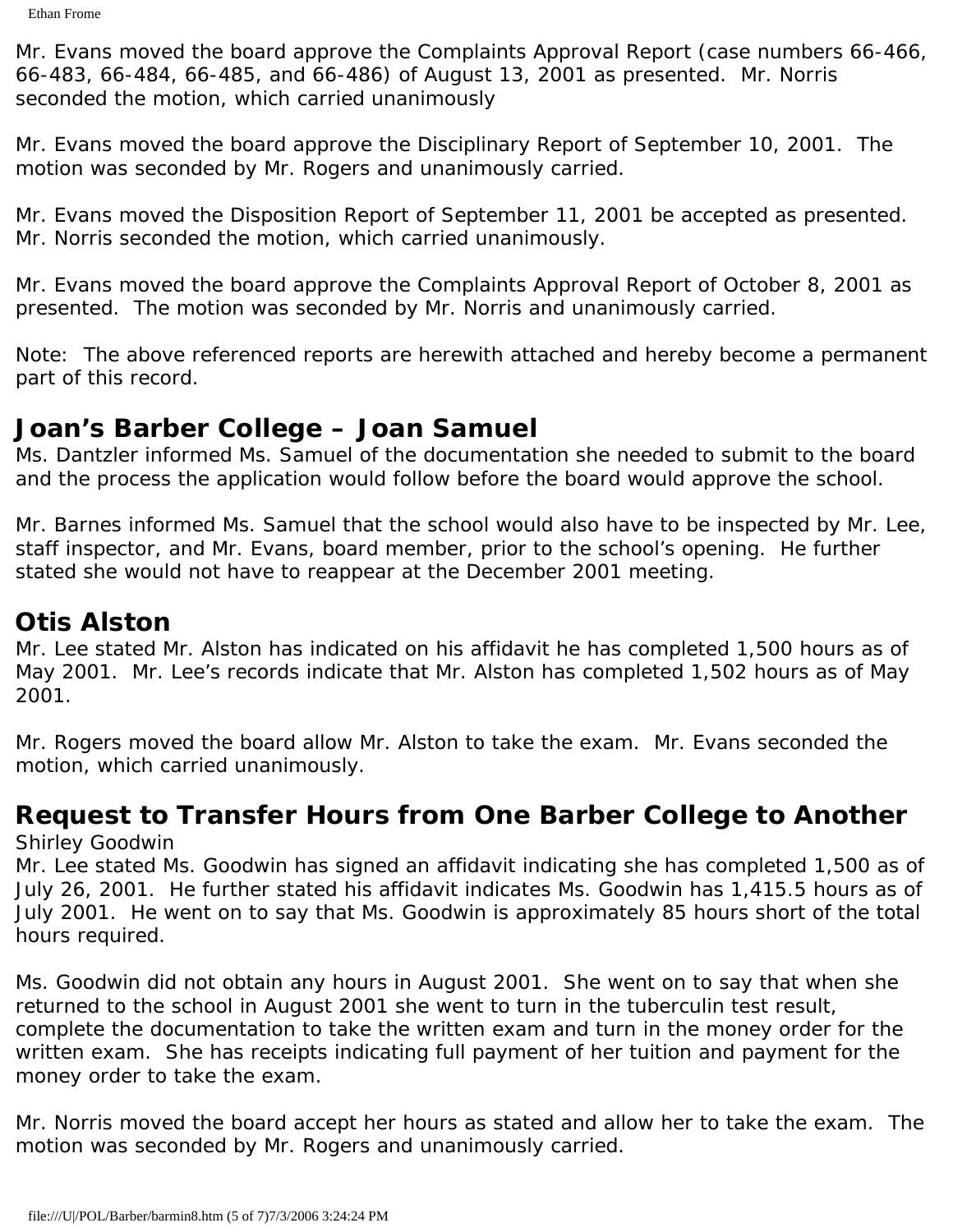Tyrone Battle, Sr.

Mr. Lee stated Mr. Battle has signed an affidavit indicated he has completed 1,500 hours. He further stated his affidavit indicates Mr. Battle has completed 1,107 hours as of the end of July 2001. He went on to say that according to the records he has obtained and verified Mr. Battle would be 393 hours short of the total required hours.

Mr. Battle stated he began attending Tolliver's Barber College in June 2000 and attended through June 2001. He further stated he worked approximately eight hours a day for five days a week.

Mr. Evans moved the board direct Mr. Lee to research this matter further and contact Mr. Barnes to render a decision in this matter. Mr. Rogers seconded the motion, which carried unanimously.

## **Moses McEachern**

Mr. Lee stated the records he obtained from Tolliver's School indicate Mr. McEachern has completed 1,859 hours. He further stated he has signed an affidavit to this effect.

Mr. Norris moved the board accept Mr. McEachern's hours and allow him to take the examination. The motion was seconded by Mr. Rogers and unanimously carried.

## **Terrell Morris**

Mr. Lee stated Mr. Morris has signed an affidavit indicating he has completed 1,291 to 1,500 hours. He further stated his records, which are through June 2001, indicate Mr. Morris has completed 1,291 hours. He continued by saying the records he has obtained from the college indicate Mr. Morris was unavailable to sign the record indicating he has completed 1,291 hours. He has signed an affidavit to this effect.

Mr. Morris stated he has been attending Tolliver's Barber College since February 3, 2000 and that he owes approximately \$2,850 toward his tuition and has completed 1,291 hours. He indicated he lacks approximately 209 hours.

Following a brief discussion Mr. Rogers moved the board allow Mr. Morris to take the exam. The motion was seconded by Mr. Norris and unanimously carried.

# **Valerie Pressley**

Mr. Lee stated Ms. Pressley has signed an affidavit indicating she has completed approximately 1,000 hours. He further stated he has verified and signed an affidavit indicating Ms. Pressley has completed 732 hours. He continued by saying the records indicate she completed 140 during the month of July 2001.

Ms. Pressley stated she began attending Tolliver's Barber College on October 17, 2000 and should have completed close to 1,000 hours.

Mr. Norris moved the board allow Ms. Pressley to transfer 900 hours to another barber college. Mr. Rogers seconded the motion, which carried unanimously.